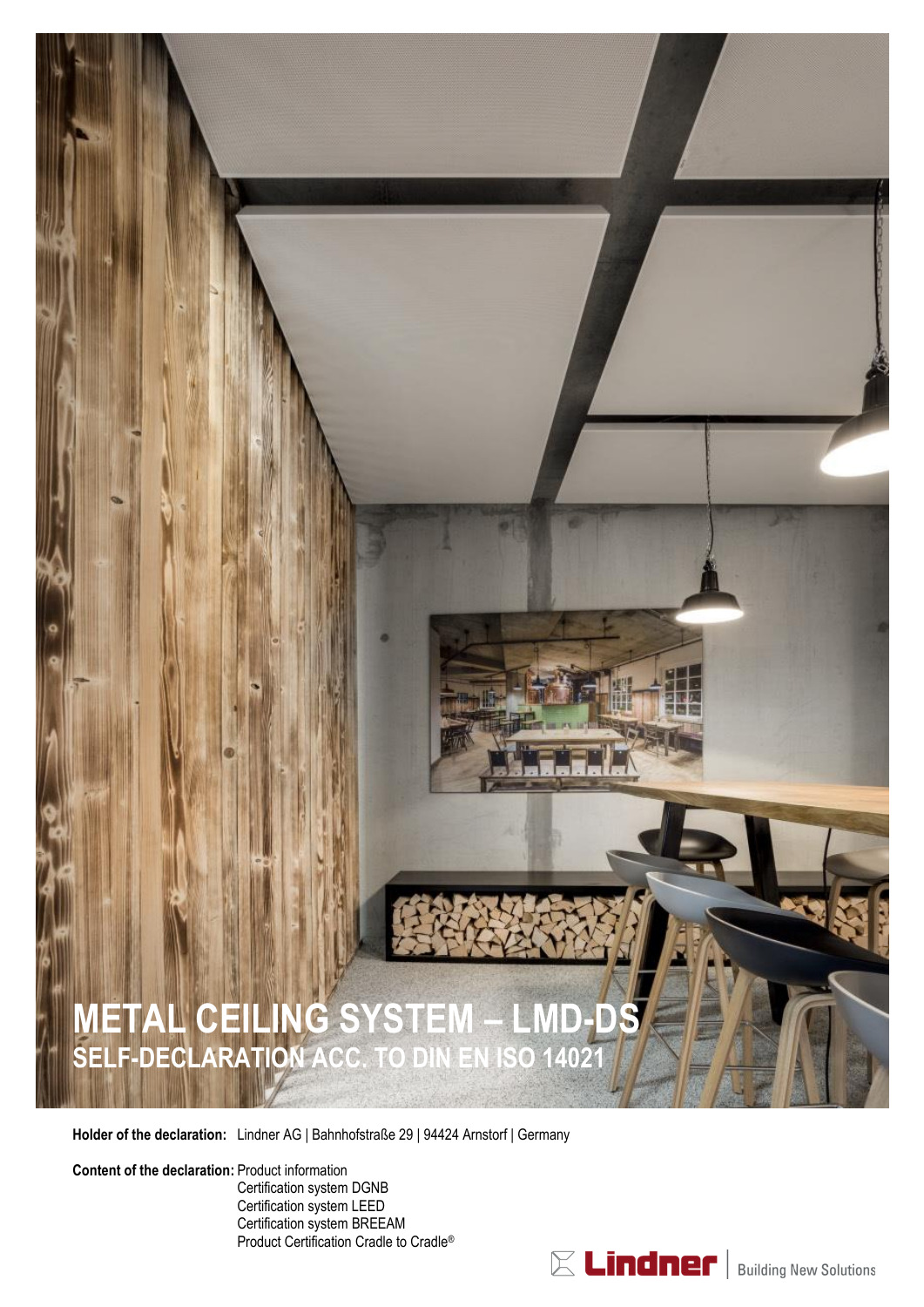

### <span id="page-1-0"></span>**PRODUCT INFORMATION**

#### **Green Building Statement**

We already think in closed loops while developing our products. In this context we act as one of the specialists within the range of sustainable building since many years. Supported by our internal technical department "Green Building", we ensure the sustainability target of your building projects.

### **Product description**

#### **LMD-DS Metal Canopy Ceiling**

Large-sized, freely suspended ceiling elements with open ceiling void, expandable on the short side. The canopy can be swung-down or removed for maintenance works. Metal canopy ceilings are modular, non-bearing components that consist of substructure and metal elements assembled in factory. The suspension of the canopy is individually determined depending on the size and the requirement and is directly installed at the raw ceiling. The metal canopy ceilings consist of plain or perforated steel sheet. Due to acoustically effective inlays, canopy ceilings are perfectly suitable for the improvement of room acoustics. Canopy ceilings are especially used in rooms where a view on the raw ceiling is desired or where the room climate is regulated by concrete core activation.

Excellent functionality, easy maintenance, sound absorption, extensive design possibilities and non-inflammable materials are important characteristics.

#### **Application area**

For the application inside of buildings with high architectural as well as technical requirements.

#### **Base materials**

| Base materials per m <sup>2</sup> /unit = 7.4 kg <sup>*</sup>     |                                                                                                                                                                              |                                  |  |
|-------------------------------------------------------------------|------------------------------------------------------------------------------------------------------------------------------------------------------------------------------|----------------------------------|--|
| <b>Material</b><br><b>System components</b>                       |                                                                                                                                                                              | <b>Weight proportions</b><br>(%) |  |
| Metal ceiling panel                                               | Galvanised steel sheet                                                                                                                                                       | ~173.0                           |  |
|                                                                   | Stainless steel*1                                                                                                                                                            | ~173.0                           |  |
| Visible and hidden substructure                                   | Galvanised steel sheet                                                                                                                                                       | ~24.5                            |  |
| Powder coating of visible substructure and<br>metal ceiling panel | Polyester powder                                                                                                                                                             | ~1.5                             |  |
| Acoustic tissue                                                   | Knitted fabrics area from glass fibre, polyester<br>fibre, cellulose bounded with binder polyvinyl<br>acetate and flame blocking salt free from halogen<br>and grime pigment | < 1.0                            |  |

\*) Calculation base: canopy size: 2,500 x 800 mm, suspension height: 1,000 mm \*1) Stainless steel for 3D – surfaces like TOUCHdesign and TOUCHdesign Lunar

### **Material explanation**

#### **Steel**

All metal alloys whose main component is iron and whose content of carbon dioxide is between 0.02 % and 2.06 % are named steel.

More than 95% of the materials which are used in this product consist of steel.

#### **Stainless Steel** \* 1

Alloyed or unalloyed steel with a particular degree of purity are referred to as stainless steel.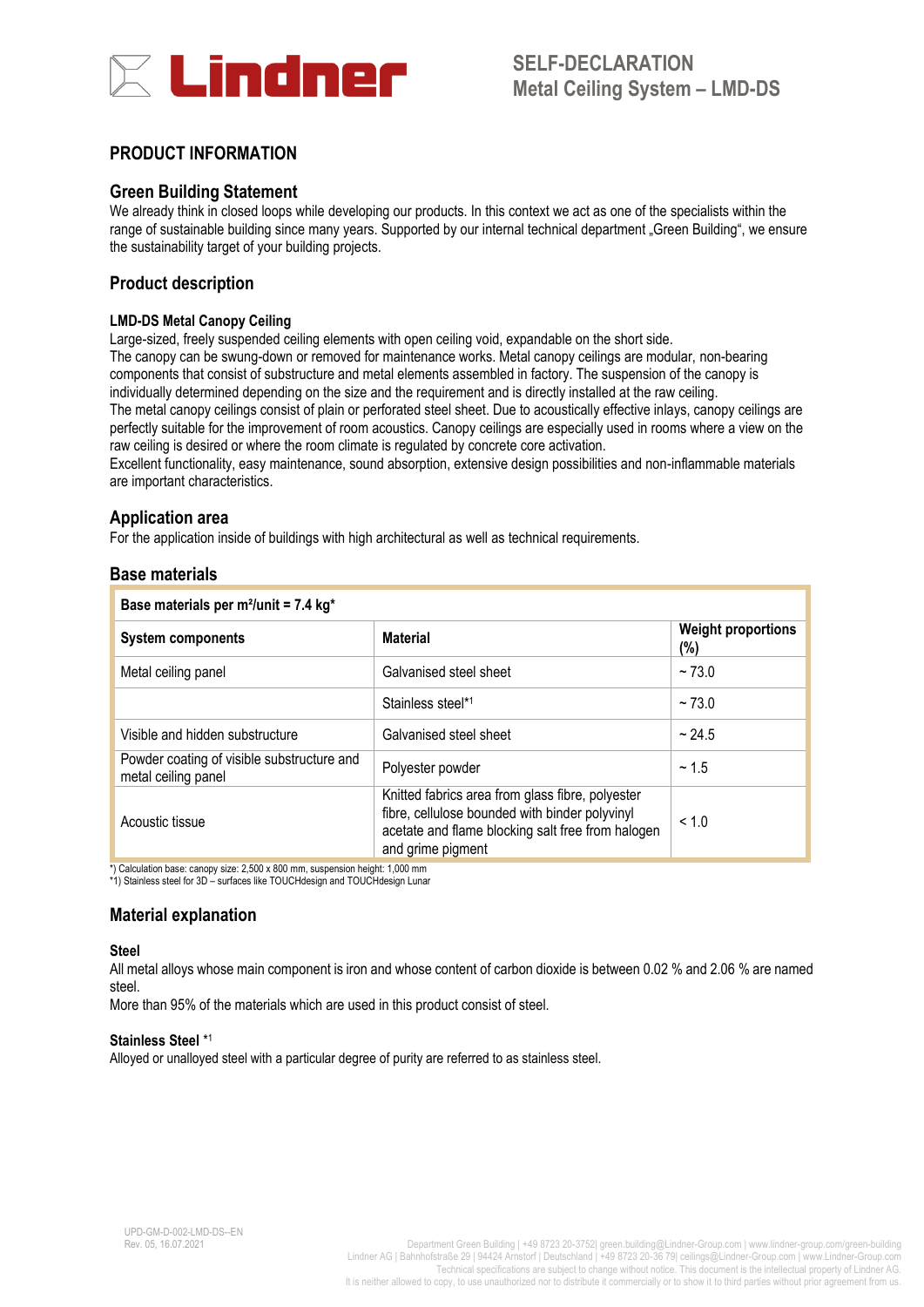<span id="page-2-0"></span>

### **CERTIFICATION SYSTEM DGNB**

Not listed characteristics do not apply to this product.



# **Environmental Quality** 1

#### **ENV 1.1 Life Cycle Assessment of the Building**

A verified EPD is available and can be taken to show the ecological balance sheet data. Declaration number: [EPD-LIN-20180192-IBC1-EN](https://epd-online.com/EmbeddedEpdList/Download/11139) A project-specific EPD can be produced in accordance with the valid standards. Additional time and costs have to be considered.

#### **ENV 1.2 Local Environment Impact**

| <b>Components</b>                                                                             | <b>VOC</b>              | <b>GISCODE</b>                                    | Other                                                    |
|-----------------------------------------------------------------------------------------------|-------------------------|---------------------------------------------------|----------------------------------------------------------|
| Metal ceiling panel from galvanised steel sheet/<br>stainless steel*1                         |                         | ۰                                                 |                                                          |
| Visible and hidden substructure from galvanised<br>steel sheet                                |                         |                                                   | without lead,<br>quicksilver, cadmium<br>and chrome (VI) |
| Surface – Powder coating of visible substructure<br>and metal ceiling panel: polyester powder |                         | Giscode BS 10 is not used<br>for powder varnishes | without lead.<br>quicksilver, cadmium<br>and chrome (VI) |
| Acoustic tissue                                                                               |                         | -                                                 | $\overline{\phantom{a}}$                                 |
| Gasket strip                                                                                  |                         |                                                   |                                                          |
| Total                                                                                         | $<$ 5 µg/m <sup>3</sup> |                                                   |                                                          |

 $*$ ) Test measures showed a value of < 5  $\mu$ g/m<sup>3</sup> = 0.005 mg/m<sup>3</sup> after 28 days. The evaluation limit acc. to AgBB/DIBt is 1 mg/m<sup>3</sup>.

\*1) Stainless steel for 3D – surfaces like TOUCHdesign and TOUCHdesign Lunar

"-" for "not relevant" according to DGNB 2018

#### **ENV 1.3 Responsible Procurement**

The product LMD-DS contains no timber-based materials. Thus, a FSC / PEFC proof is not necessary.

# **Economical Quality**

#### **ECO 1.1 Life Cycle Costs**

Lindner metal ceilings are manufactured to the highest international standards. Metal ceilings can be expected to remain durable for up to 50 years (acc. to [BBSR table,](https://www.nachhaltigesbauen.de/fileadmin/pdf/baustoff_gebauededaten/BNB_Nutzungsdauern_von_Bauteilen_2017-02-24.pdf) code no. 353 211, state 02/2017, published by the Federal Institute for Research on Building, Urban Affairs and Spatial Development). If used as suspended ceiling lining, no dismantling or costs for demolition incur for this product. Due to the internal return system, it is guaranteed that components are not disposed but flow into the recycling circuit.

#### **ECO 2.1 Flexibility and Adaptability**

Canopy ceilings can be swung-down or removed. This considerably facilitates the access to the ceiling void. The suspension is directly installed on the raw ceiling.

1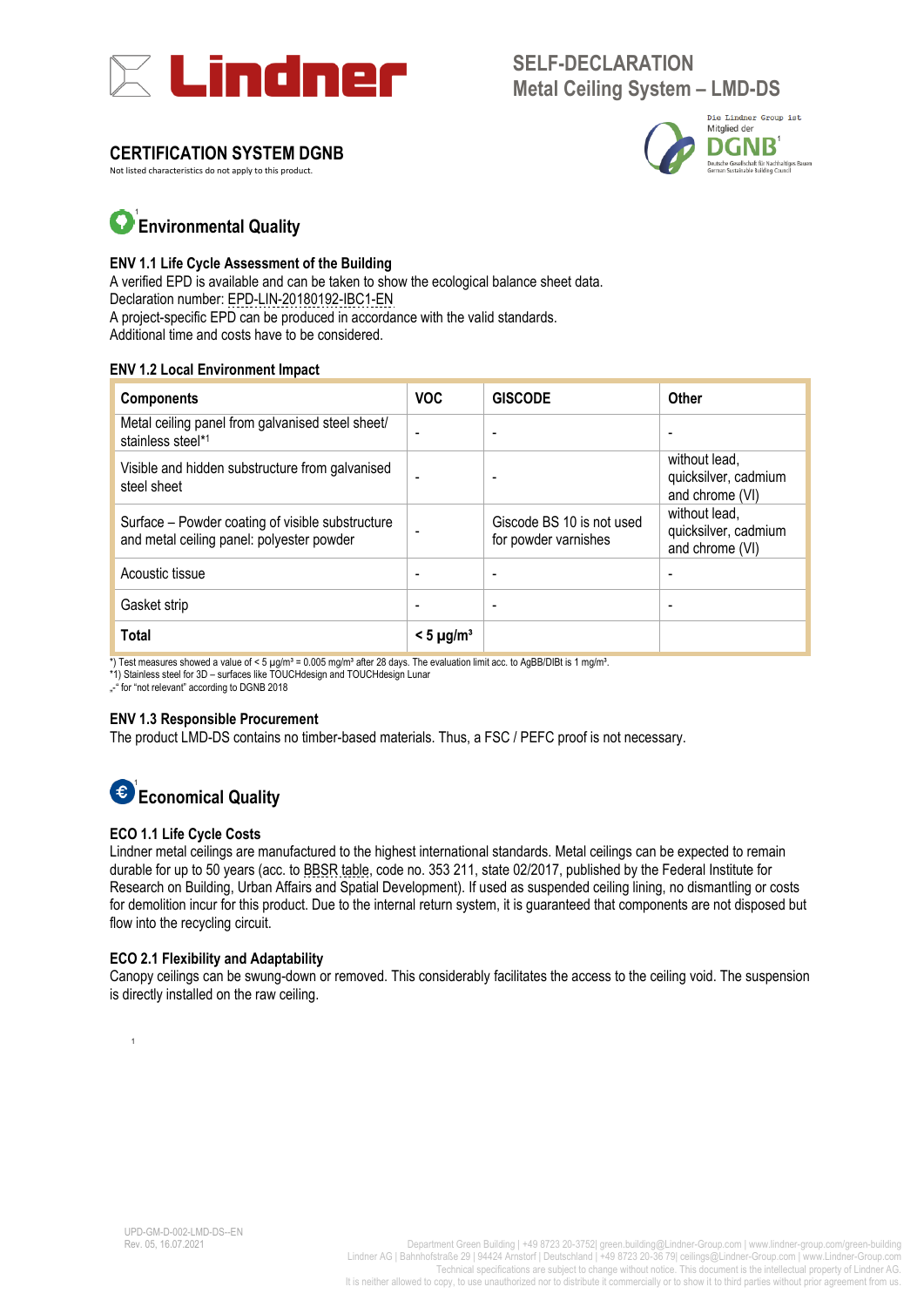

# **<u>,</u><br>Sociocultural & Functional Quality**



#### **SOC 1.2 Indoor Air Quality**

Lindner metal ceiling systems are made of materials that are nearly free of any emission as for example VOC and formaldehyde. Test chamber measurements according to the requirements of the quality mark Indoor Air Comfort GOLD® (e. g. AgBB measurement scheme) are available as proof. TVOC (AgBB/DIBt)  $C_6$ - $C_{16}$ : after 28 days < 5  $\mu$ g/m<sup>3</sup> Formaldehyde value: after 28 days  $\lt$  3 µg/m<sup>3</sup> Report no.: 392-2019-00327603\_A\_DE\_rev1 For the product [a Material Health Certificate](https://s3.amazonaws.com/c2c-website/Certifications/Lindner_Group_KG/LMD_Metal_Ceiling/Lindn_LMD_M_Silve_MHC3187_2017-07-19.pdf) "Silver" of the Cradle to Cradle Products Innovation Institute is available.

#### **SOC 1.3 Acoustic Comfort**

Canopy ceilings are ideally suitable for the improvement of room acoustics. Due to perforated metal elements as well as acoustically effective inlays, high sound absorption values can be achieved, depending on the execution. Due to open edges and a sound incidence on the reverse side, the sound is additionally absorbed. Thus, the equivalent sound absorption area of canopy ceilings is measured. It depends on the construction, size, suspension height and wall distance of canopies. The values are tested in a reverberation room in accordance with ISO 354 and rated in accordance with DIN EN ISO 11654. If necessary, the room acoustics class A according to VDI 2569: 2016-02 (draft) can be complied with.

#### **SOC 1.4 Visual Comfort**

Metal canopy ceilings serve as visual highlight according to project-related demands in many different surfaces, perforations and shapes. In contrast to closed systems, these systems offer a view on the raw ceiling.

# **Technical Quality** 1

#### **TEC 1.5 Cleanability**

The powder-coated surfaces are easy to clean. The simple dismantling of metal ceiling panels enables an uncomplicated access to the ceiling void for maintenance works.

#### **TEC 1.6 Deconstruction and Disassembly**

Lindner metal ceiling systems are produced in such a way that they can be installed on site with as little waste as possible. Waste that cannot be avoided on site is put into recycling processes by means of waste management facilities. Every ceiling panel can be dismantled and replaced individually and non-destructively. The substructure can as well be dismantled nondestructively.

# **Process Quality** 1

#### **PRO 1.5 Documentation for Facility Management**

Utilisation, maintenance and care instructions are created to the usual extent and can be provided.

#### **PRO 2.1 Environmental Impact of Construction**

The compliance with project-related requirements regarding a low-waste, low-noise and low-dust construction site as well as all measures regarding soil and ground water protection are ensured by specialised in-house departments. An appropriate verification can be produced and implemented on request by specialized personnel. Due to the delivery of finished ceiling elements that do not have to be processed on site, the product contributes to a noise-free and dust-free site. The packaging is selected project-related to produce as little waste as possible.

#### **PRO 2.2 Construction Quality Assurance**

All documents relevant for project documentation can be provided.

1 © DGNB GmbH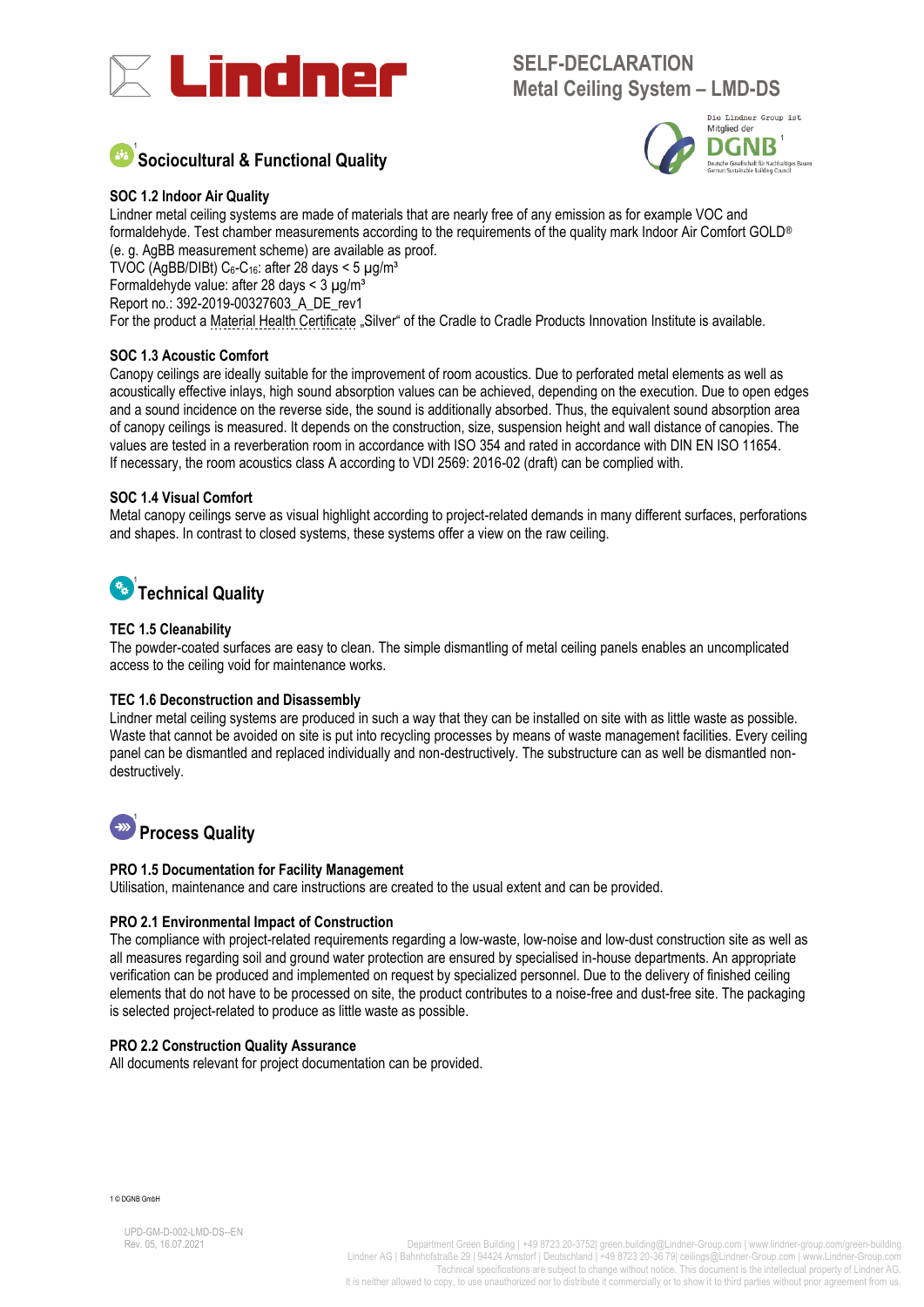<span id="page-4-0"></span>

### **CERTIFICATION SYSTEM LEED**

Not listed credits do not apply for this product.



# **Sustainable Site**

#### **Construction Activity Pollution Prevention**

The compliance with project-related requirements of an ESC plan is ensured by specialised in-house departments. A complete ESC plan can be produced and implemented on request by specialised personnel.

#### ( ≛\* **Materials and Resources**

#### **Construction and Demolition Waste Management Planning**

Waste that cannot be avoided on site will be preferentially returned to recycling processes via waste management companies. A complete CWM plan can be issued and implemented by the specialists on request.

#### **Building Life Cycle Impact Reduction**

Lindner metal ceilings are manufactured to the highest international standards. Metal ceilings can be expected to remain durable for up to 50 years (acc. to [BBSR table,](https://www.nachhaltigesbauen.de/fileadmin/pdf/baustoff_gebauededaten/BNB_Nutzungsdauern_von_Bauteilen_2017-02-24.pdf) code no. 353 211, state 02/2017, published by the Federal Institute for Research on Building, Urban Affairs and Spatial Development). If used as suspended ceiling lining, no dismantling or costs for demolition incur for this product. Due to the internal return system, it is guaranteed that components are not disposed but flow into the recycling circuit.

#### **Building Product Disclosure and Optimization – Environmental Product Declaration**

A verified EPD is available and can be taken to show the ecological balance sheet data. Declaration number: [EPD-LIN-20180192-IBC1-EN](https://epd-online.com/EmbeddedEpdList/Download/11139) A project-specific EPD can be produced in accordance with the valid standards. Additional time and costs have to be considered.

#### **Building Product Disclosure and Optimization – Sourcing of Raw Materials**

| <b>Components</b>                                                                                | <b>Weight proportion</b><br>(%) | Recycling content (%) |                      | <b>Production site</b> |
|--------------------------------------------------------------------------------------------------|---------------------------------|-----------------------|----------------------|------------------------|
|                                                                                                  |                                 | <b>Pre-Consumer</b>   | <b>Post-Consumer</b> |                        |
| Metal ceiling panel from galvanised<br>steel sheet/ stainless steel*1                            | ~173.0                          | 0                     | 25                   | Arnstorf               |
| Visible and hidden substructure<br>from galvanised steel sheet                                   | ~24.5                           | 0                     | 25                   | Arnstorf               |
| Surface - Powder coating of visible<br>substructure and metal ceiling<br>panel: polyester powder | ~1.5                            | 0                     | 0                    | Arnstorf               |
| Acoustic tissue                                                                                  | < 1.0                           | 39                    | 0                    |                        |
| Gasket strip                                                                                     |                                 | 0                     | 0                    |                        |
| <b>Total</b>                                                                                     | 100                             |                       | 24.6                 |                        |

\*1) Stainless steel for 3D – surfaces like TOUCHdesign and TOUCHdesign Lunar

The product LMD-DS contains no timber-based materials. Thus, a FSC / PEFC proof is not necessary.

#### **Building Product Disclosure and Optimization – Material Ingredients**

As manufacturer of products Lindner fulfils the obligations towards the EU chemical directive "REACH" and created its own REACH declaration.

The aim of the **REACH** regulation (**R**egistration, **E**valuation and **A**uthorization of **CH**emicals) is to capture materials produced and used in the EU and to determine and record their impact on health and environment.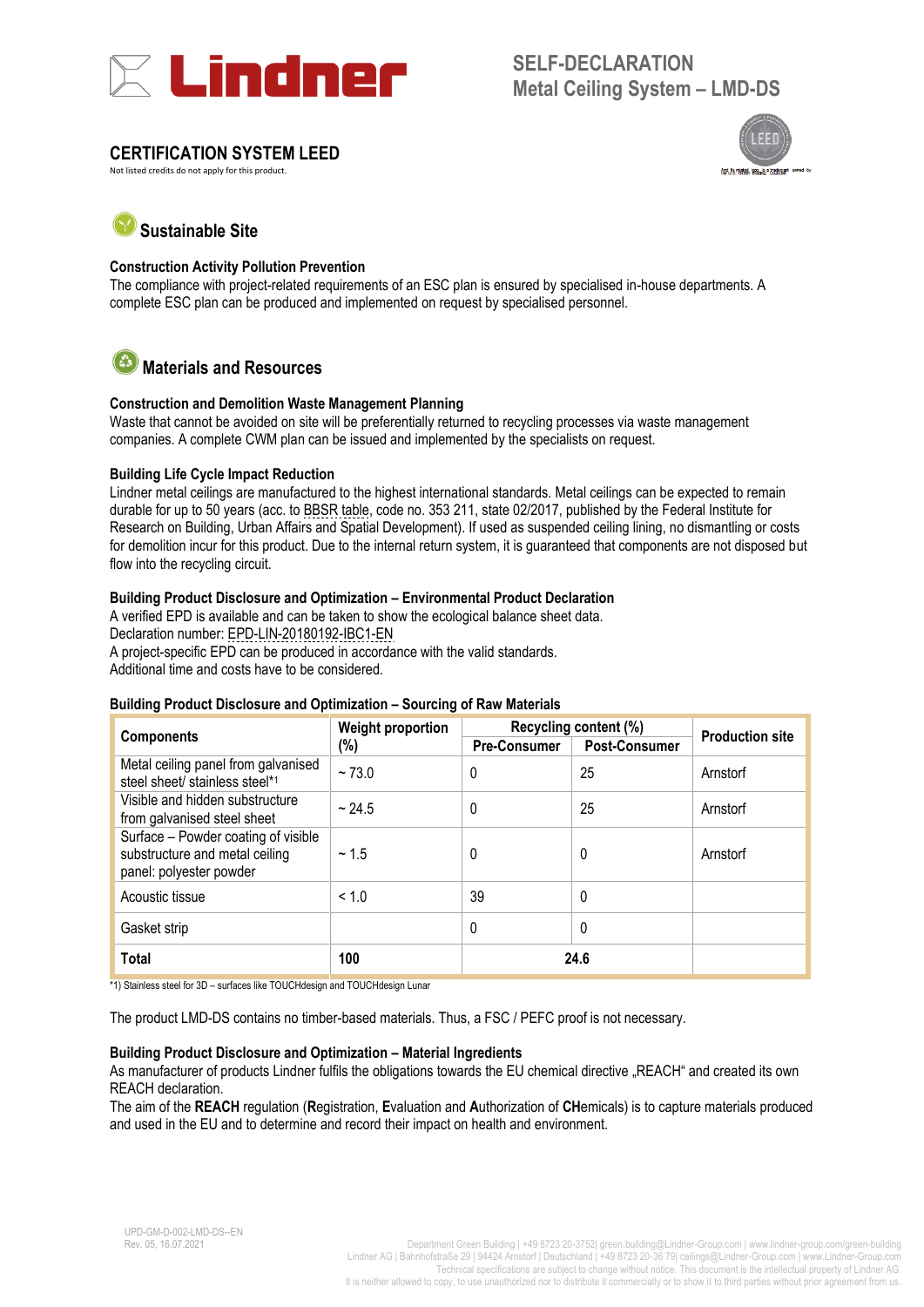

# **Materials and Resources**



### **Construction and Demolition Waste Management**

The compliance with project-related requirements regarding low-waste, low-noise and low-dust site as well as measures for soil and ground water protection are ensured by specialised in-house departments. An appropriate verification can be created and implemented on request by specialised personnel. Due to the delivery of finished ceiling elements that do not have to be processed on site, the product contributes to a noise-free and dust-free site. The packaging is selected projectrelated to produce as little waste as possible.

# **Indoor Environmental Quality**

### **Low Emitting Materials**

A TVOC value of < 5 µg/m<sup>3</sup> was measured in the AgBB measurement after 28 days. The use of coating materials on site is omitted as the ceiling panels are coated in factory.

#### **Construction Indoor Air Quality Management Plan**

The compliance with project-related requirements of an IAQ plan is ensured by specialised in-house departments. A complete IAQ plan can be produced and implemented on request by specialised personnel.

#### **Indoor Air Quality Assessment**

Lindner metal ceiling systems are made of materials that are nearly free of any emission as for example VOC and formaldehyde. Test chamber measurements according to the requirements of the quality mark Indoor Air Comfort GOLD® (e. g. AgBB measurement scheme) are available as proof.

TVOC (AgBB/DIBt)  $C_6-C_{16}$ ; after 28 days < 5  $\mu$ g/m<sup>3</sup>

Formaldehyde value: after 28 days  $\leq$  3  $\mu$ g/m<sup>3</sup>

Report no.: 392-2019-00327603\_A\_DE\_rev1

For the product [a Material Health Certificate](https://s3.amazonaws.com/c2c-website/Certifications/Lindner_Group_KG/LMD_Metal_Ceiling/Lindn_LMD_M_Silve_MHC3187_2017-07-19.pdf) "Silver" of the Cradle to Cradle Products Innovation Institute is available.

#### **Daylight**

Due to the high light reflection of approx. 82% of a white (9010 acc. to Lindner) powder-coated metal ceiling, the incident daylight is transferred to the room.

#### **Acoustic Performance**

Canopy ceilings are ideally suitable for the improvement of room acoustics. Due to perforated metal elements as well as acoustically effective inlays, high sound absorption values can be achieved, depending on the execution. Due to open edges and a sound incidence on the reverse side, the sound is additionally absorbed. Thus, the equivalent sound absorption area of canopy ceilings is measured. It depends on the construction, size, suspension height and wall distance of canopies. The values are tested in a reverberation room in accordance with ISO 354 and rated in accordance with DIN EN ISO 11654.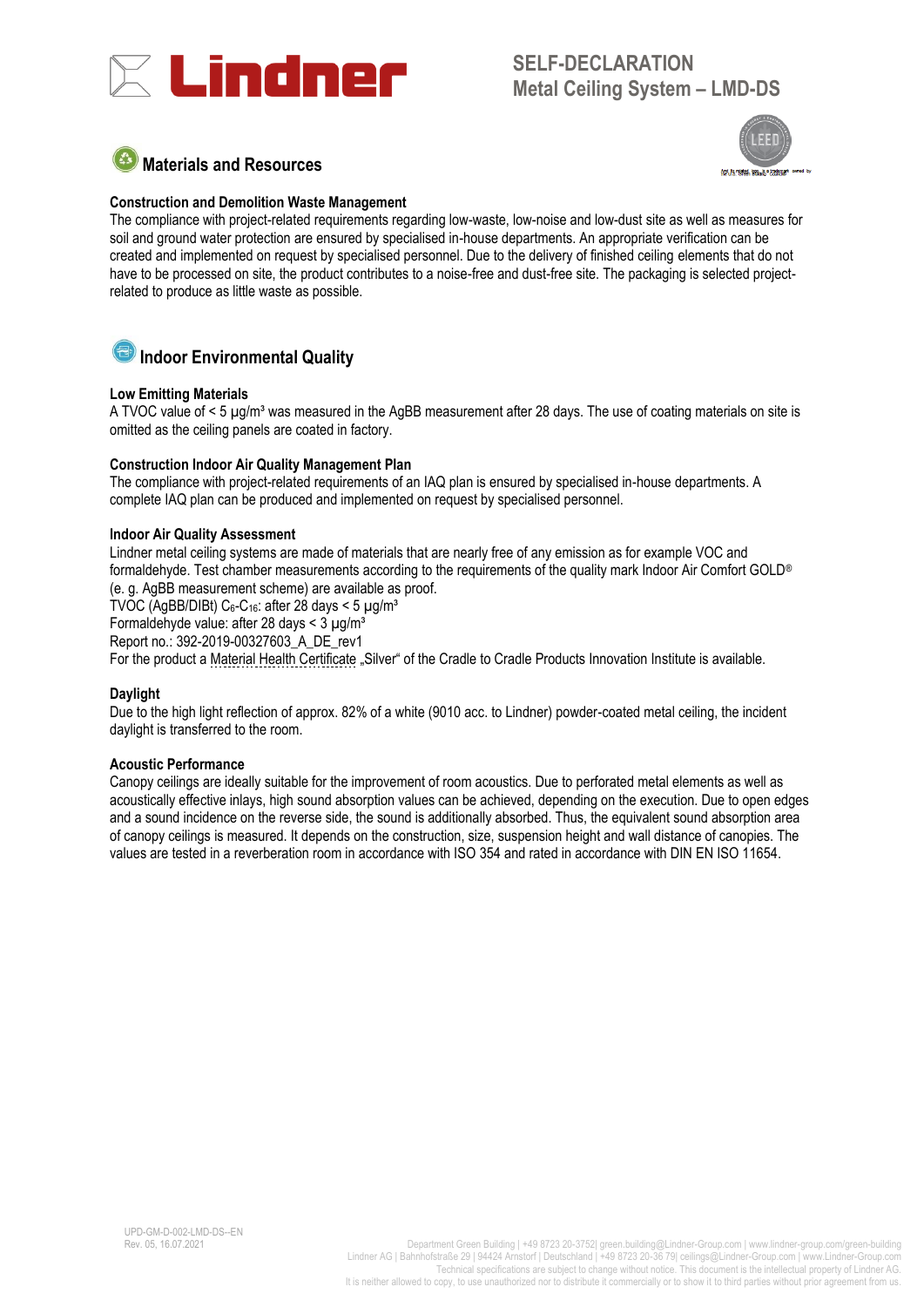<span id="page-6-0"></span>

### **CERTIFICATION SYSTEM BREEAM**

Not listed characteristics do not apply for this product.



#### лĨа **Management**

#### **Man 02 Life cycle cost and service life planning**

Lindner products have a long life expectancy (due to the raw materials, production processes and high production quality). Moreover, certain products can systematically be dismantled and reused after small processing (C2C). Metal ceilings can be expected to remain durable for up to 50 years (acc. to [BBSR table,](https://www.nachhaltigesbauen.de/fileadmin/pdf/baustoff_gebauededaten/BNB_Nutzungsdauern_von_Bauteilen_2017-02-24.pdf) code no. 353 211, state 02/2017, published by the Federal Institute for Research on Building, Urban Affairs and Spatial Development). If used as suspended ceiling lining, no dismantling or costs for demolition incur for this product.

#### **Man 03 Responsible construction practices**

All companies pf the Lindner Group meet the requirements of an environmental management system. For ISO 14001, ISO 50001, SCC \*\* and OHSAS certified companies within the Lindner Group, additional specific environmental and safety objectives are defined in conjunction with the annual management review. The implementation of environmental protection and the relevant legal regulations are defined in the Lindner internal guideline "Environmental Protection".

## **Health and Wellbeing**

#### **Hea 01 Visual comfort**

Due to the high light reflection of approx. 82% of a white (9010 acc. to Lindner) powder-coated metal ceiling, the incident daylight is transferred to the room.

#### **Hea 02 Indoor air quality**

Lindner metal ceiling systems are made of materials that are nearly free of any emission as for example VOC and formaldehyde. Test chamber measurements according to the requirements of the quality mark Indoor Air Comfort GOLD® (e. g. AgBB measurement scheme) are available as proof.

TVOC (AgBB/DIBt)  $C_6$ - $C_{16}$ : after 28 days < 5  $\mu$ g/m<sup>3</sup>

Formaldehyde value: after 28 days  $<$  3  $\mu$ g/m<sup>3</sup>

Report no.: 392-2019-00327603\_A\_DE\_rev1

For the product [a Material Health Certificate](https://s3.amazonaws.com/c2c-website/Certifications/Lindner_Group_KG/LMD_Metal_Ceiling/Lindn_LMD_M_Silve_MHC3187_2017-07-19.pdf) "Silver" of the Cradle to Cradle Products Innovation Institute is available.

#### **Hea 05 Acoustic performance**

Canopy ceilings are ideally suitable for the improvement of room acoustics. Due to perforated metal elements as well as acoustically effective inlays, high sound absorption values can be achieved, depending on the execution. Due to open edges and a sound incidence on the reverse side, the sound is additionally absorbed. Thus, the equivalent sound absorption area of canopy ceilings is measured. It depends on the construction, size, suspension height and wall distance of canopies. The values are tested in a reverberation room in accordance with ISO 354 and rated in accordance with DIN EN ISO 11654.

#### **Hea 18 Volatile organic compounds (In-Use only)**

Lindner metal ceiling systems are made of materials that are nearly free of any emission as for example VOC and formaldehyde. Test chamber measurements according to the requirements of the quality mark Indoor Air Comfort GOLD® (e. g. AgBB measurement scheme) are available as proof.

TVOC (AgBB/DIBt)  $C_6$ -C<sub>16</sub>: after 28 days < 5  $\mu$ g/m<sup>3</sup> Report no.: 392-2019-00327603\_A\_DE\_rev1



#### **Mat 01 Life cycle impacts**

We can provide product-specific data for the assessment of the building. Due to the long-life cycle of ceiling systems, Lindner guarantees a reuse of products over the whole useful life.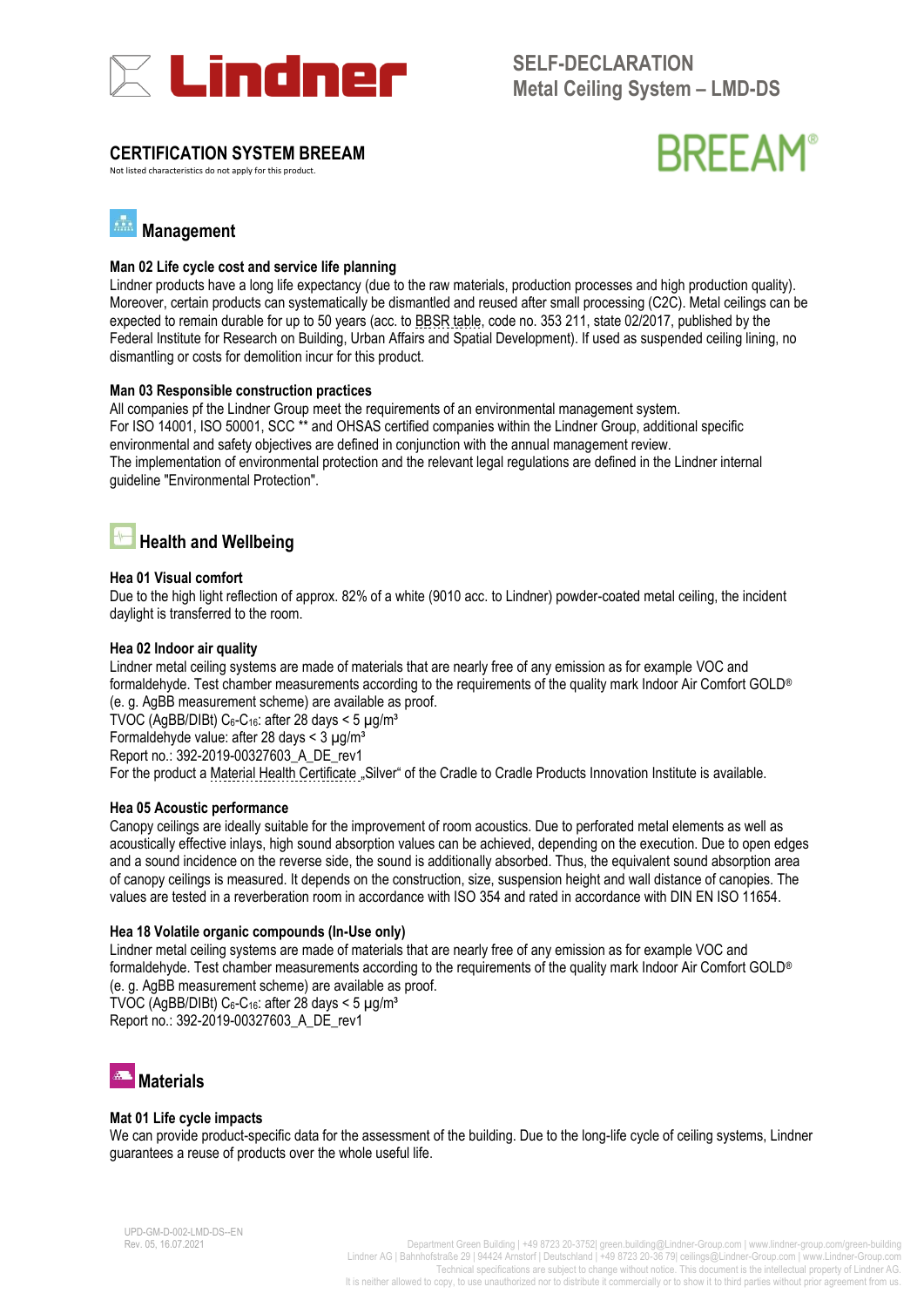

# **Materials**



#### **Mat 03 Responsible sourcing of construction products**

Lindner metal ceiling systems are made from materials with a high recycling content. The recycling content of scrap metal of the main component steel/ stainless steel\*1 is approx. 25% (Post-Consumer), depending on the required quality of used material components. Local suppliers are preferred. The company Lindner is certified according to the environmental management system according to DIN EN ISO 14001.

#### **Mat 06 Material efficiency**

Lindner metal ceiling systems have been designed to minimize processing waste during their installation. Waste that cannot be avoided on site is preferentially put into recycling processes by means of waste management facilities.



#### **Wst 01 Construction waste management**

Lindner metal ceiling systems are produced project-specific so that they can be installed on site as low-waste as possible. Waste that cannot be avoided on site will be preferentially returned to recycling processes via waste management companies.

Due to the controlled assembly in the factory, unnecessary sources of error can be avoided.

A complete CWM plan can be issued and implemented by the specialists on request.

#### **Wst 06 Functional adaptability (non-residential only)**

Lindner products have a long life expectancy. Metal ceilings can be expected to remain durable for up to 50 years (acc. to [BBSR table,](https://www.nachhaltigesbauen.de/fileadmin/pdf/baustoff_gebauededaten/BNB_Nutzungsdauern_von_Bauteilen_2017-02-24.pdf) code no. 353 211, state 02/2017, published by the Federal Institute for Research on Building, Urban Affairs and Spatial Development). Moreover, certain products can systematically be dismantled and reused after small processing (C2C).

Our pursued target of a 100 % technical cycle, allows a clean separation and a complete recycling of all components. Lindner products are designed in a way that they can be easily dismantled without any damages what enables to easy changes of the use of the building.



#### **Pol 05 Reduction of noise pollution**

Suspended ceilings are ideally suitable for the improvement of room acoustics. Due to perforated metal ceiling panels as well as acoustically effective inlays, sound absorption values up to 1.0 can be achieved, depending on the execution. The values are tested in a reverberation room in accordance with ISO 354 and rated in accordance with DIN EN ISO 11654.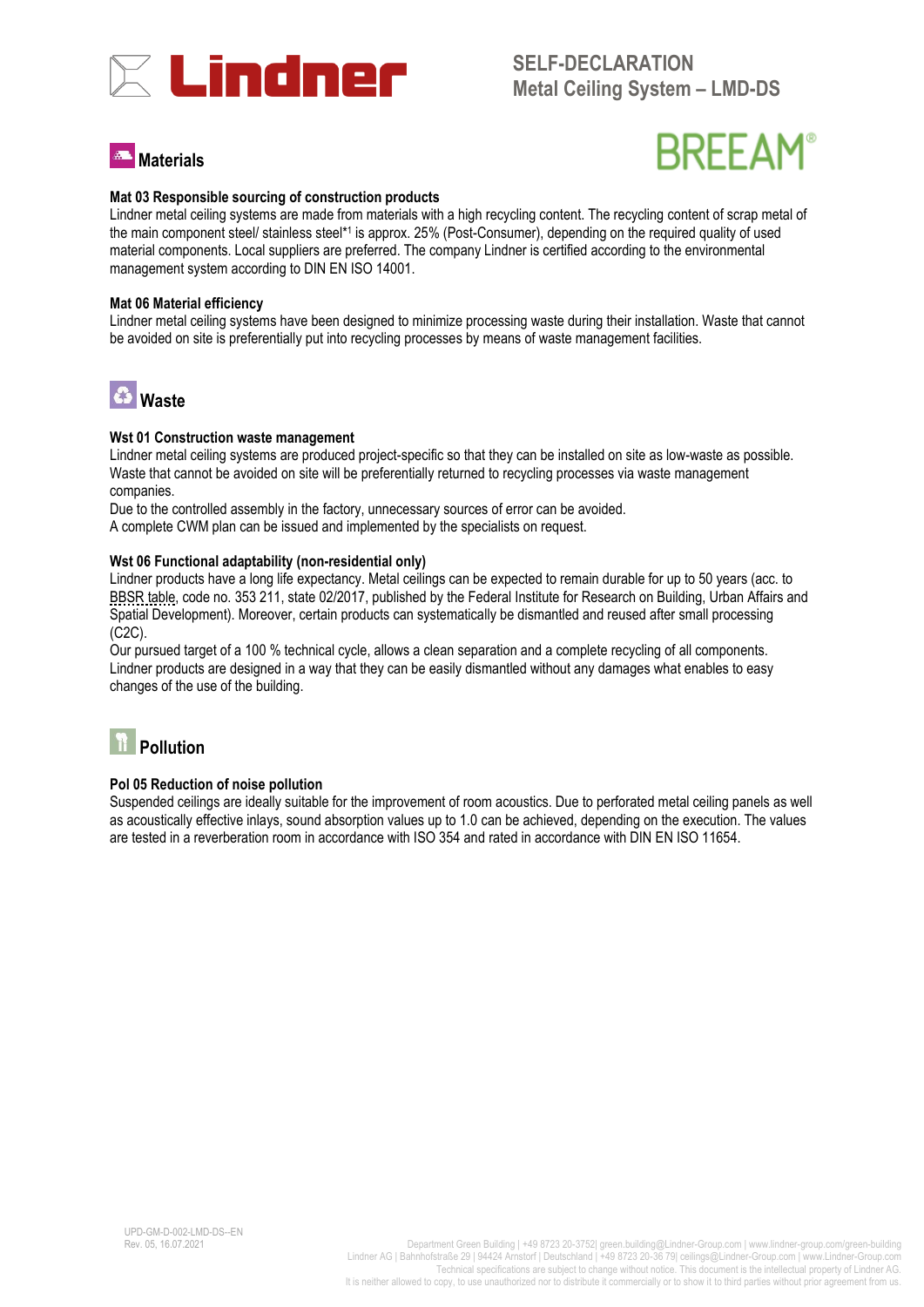<span id="page-8-0"></span>

## **PRODUCT CERTIFICATION CRADLE TO CRADLE®**



### **Information on Cradle to Cradle®**

The LMD-DS metal canopy ceiling has a Cradle to Cradle® certification TM in silver. Certificate number: [4439](https://cdn.c2ccertified.org/Certifications/Lindner_Group_KG/LMD_Metal_Ceiling/Lindn_LMD_M_Silve_CERT4439_2020-06-09.pdf)

Due to the transfer of the Circular Economy thoughts we avoid waste, toxic substances and pollution. The 100 % technical cycle we are striving for, allows a separation of types and nearly a whole reuse of all materials.

- Protection of prospective generations and eco systems through care of natural resources
- Security by choosing high-quality and contaminant-free materials
- Safe environment for all building occupants